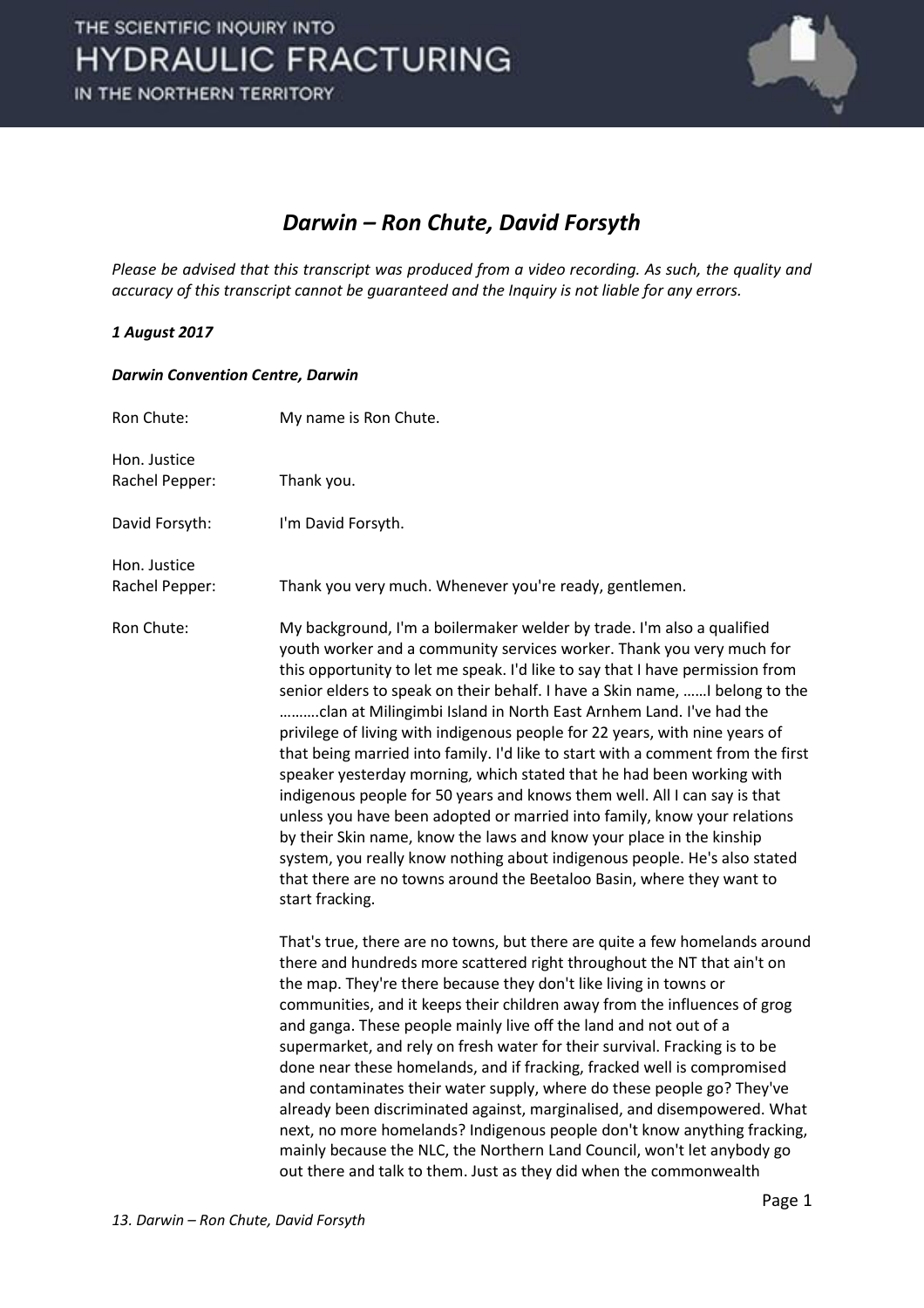

government was looking for a nuclear waste dump. Gas money goes a long way, just as it did when Woodside wanted to build a gas plant at James Price Point, North Western Australia.

 The Kimberley Land Council received 15 million dollars to get out and gather signatures. The gas mob, they play dirty. How about, just for once, we indigenous interests front and centre? Because they're the ones who will be the mostly impacted from this dirty, filthy, polluting industry called fracking. Thank you.

Hon. Justice Rachel Pepper: Thank you very much, Mr. Chute. Yes, Mr. Forsyth. David Forsyth: Yeah, I'm here just representing myself, my children and any of my friends who might hear this and agree with me. Hon. Justice Rachel Pepper: Thank you. David Forsyth: Yeah, I just, I guess I was contacted because I was interested in this issue and I was contacted and asked if I would consider coming to the inquiry. I was actually away, so I haven't had much time to prepare. I was at Mataranka with my children, where my son first learnt to swim in the pool there. It's a pretty big tourist spot up here, and a lot of people come from down south to experience that fresh water that flows through there, the thermal pools. That's where I was when I was told about this, and I've just come from, this weekend, from the Douglas Daly region where people also go to experience the amazing fresh water and thermal springs that are there. The attraction of water in a dry landscape is a pretty big draw card for the Territory in, with regards to tourism. What I want to talk about is water, the concept of water is life. People may have heard that term before, and I think it goes along, our connection to water as civilization was formed along the river, the rivers, the major rivers of the earth, and then spread out from there. Fresh water sustains human life and is vital for human health. It's recognised throughout all the foundational belief systems of human society, all religions focus to water. Baptisms in Christianity happen in water, full water emersions have

happened for thousands of years. Muslim people bathe in fresh water regularly as a purifying agent. It's a spirit, our connection to water is spiritual, it's not just a resource that is there to be mined, it's recognised as a the source of our life. Australia recognises the importance of water, and we know that we're considered a dry continent. There's a lot of desert in Australia. We've instituted legislation that protects water, and we have the Water Act, and the Northern Territory Water Act has allocations of water for water uses across the Northern Territory, and I looked it up recently, they have a scale of priority in seasons of dry weather when there's less rainfall.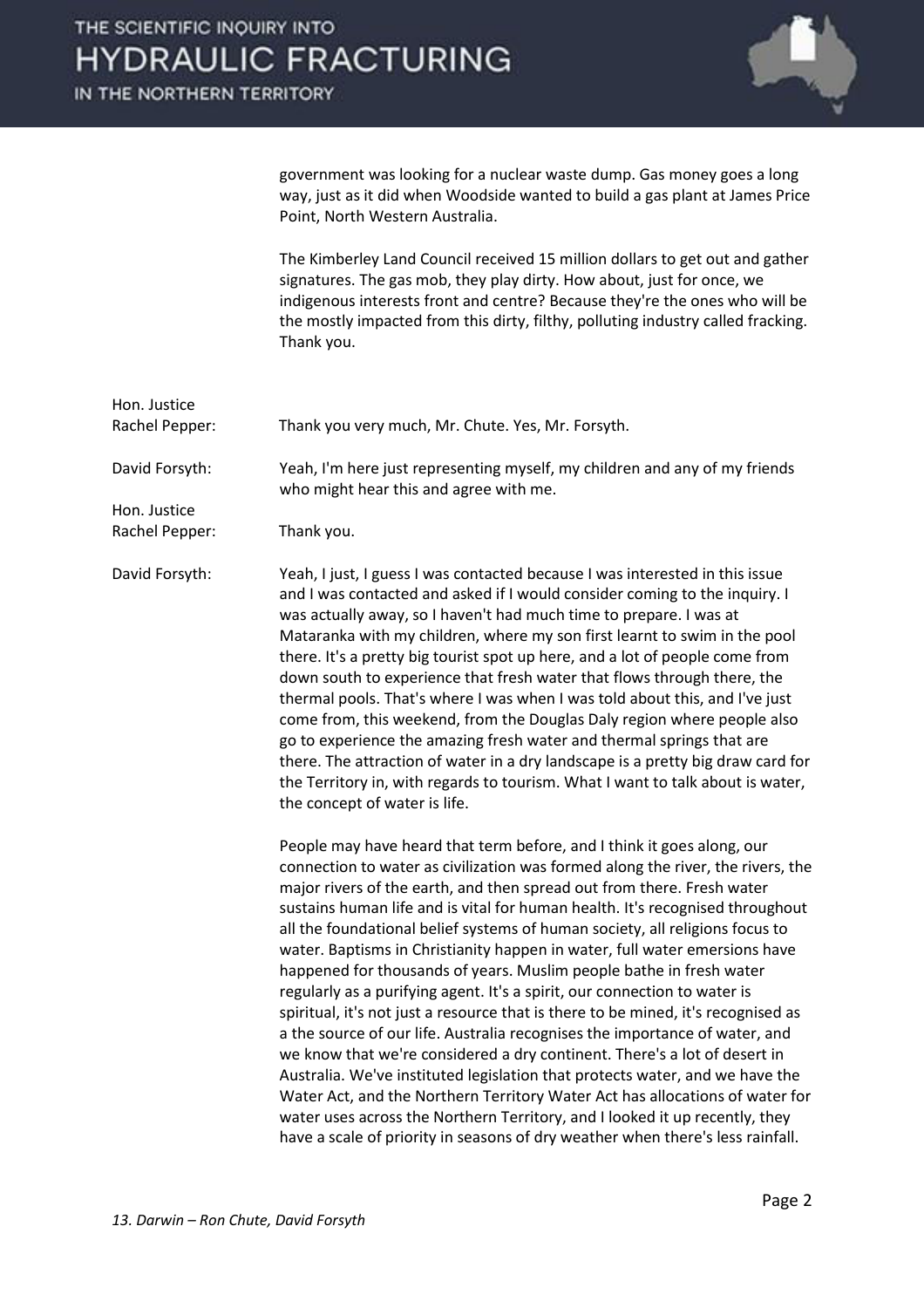

 A high security level would be I think four, and that's, they're entitled to something like 80% of their maximum allocation. Whereas if you were at level one you might only be entitled to 15% of your allocation. I discovered that there was intention for the mining industry to fit into this system, because the way I understand it it's based on a finite resource that's measured, and then the allocation is made from the estimated, obviously an estimate of what's available, and then allocations are given. That doesn't apply to the mining industry. From what I've read in the Environmental Defenders Office website, it says that these allocations don't apply to the mining industry. I'm not a scientist, but I don't understand how you have a finite resource, with a limited amount, and that there are allocations made to people to use that resource, but then there's a whole other section that that doesn't apply to. Where does that fit into the equation? I don't understand that.

 There are moves, I got an email from the people in the department responsible for water, that there are moves to include the mining industry in those allocations, so I'm curious as whether the government would approve fracking before that legislation has been put through, or that allocation estimates have been made. If we're following the precautionary principles, which I was glad to read in the report too in, I guess in, with good will, try to follow that principle, because in essence the element of risk is going to be there, there's a lot that we don't know. In essence if we can follow that, then the allocation of water would have to be determined before any approvals would be made. I'm just saying that from my perspective, I don't know technically what's responsible. Why I'm concerned about fracking is that the use of water from the system is a major concern, and the people I spoke to at Mataranka were concerned about how that's going to affect their water supply for the springs and natural flow, and then if there's a reduction in natural flow then that directly affects their income.

 Also there were pastorals in that area who are concerned about their access, how it's going to impact in dry seasons, how it's going to impact on their water allocation if someone's drawing water that they consider to be theirs. That was just through conversations I had with people there. I was, I had read a fair bit about what happens when water goes, is put back into the mine holes, and I think that the report addressed that and recommended that water not be put back into the wells. Then that leaves with a problem of what happens with all that excess contaminated water, and I'm a bird watcher and I know that birds that are attracted to open bodies of water and will drink it. I have concerns just on that very basic level of animals that come across that water, contaminated water, drinking it. Then I've lived in the Northern Territory for 20 years, and I've said well when I first got here, "With all this land, how come the development's only along certain corridors?" I was told clearly, "Well most of it is under water for a lot of the time."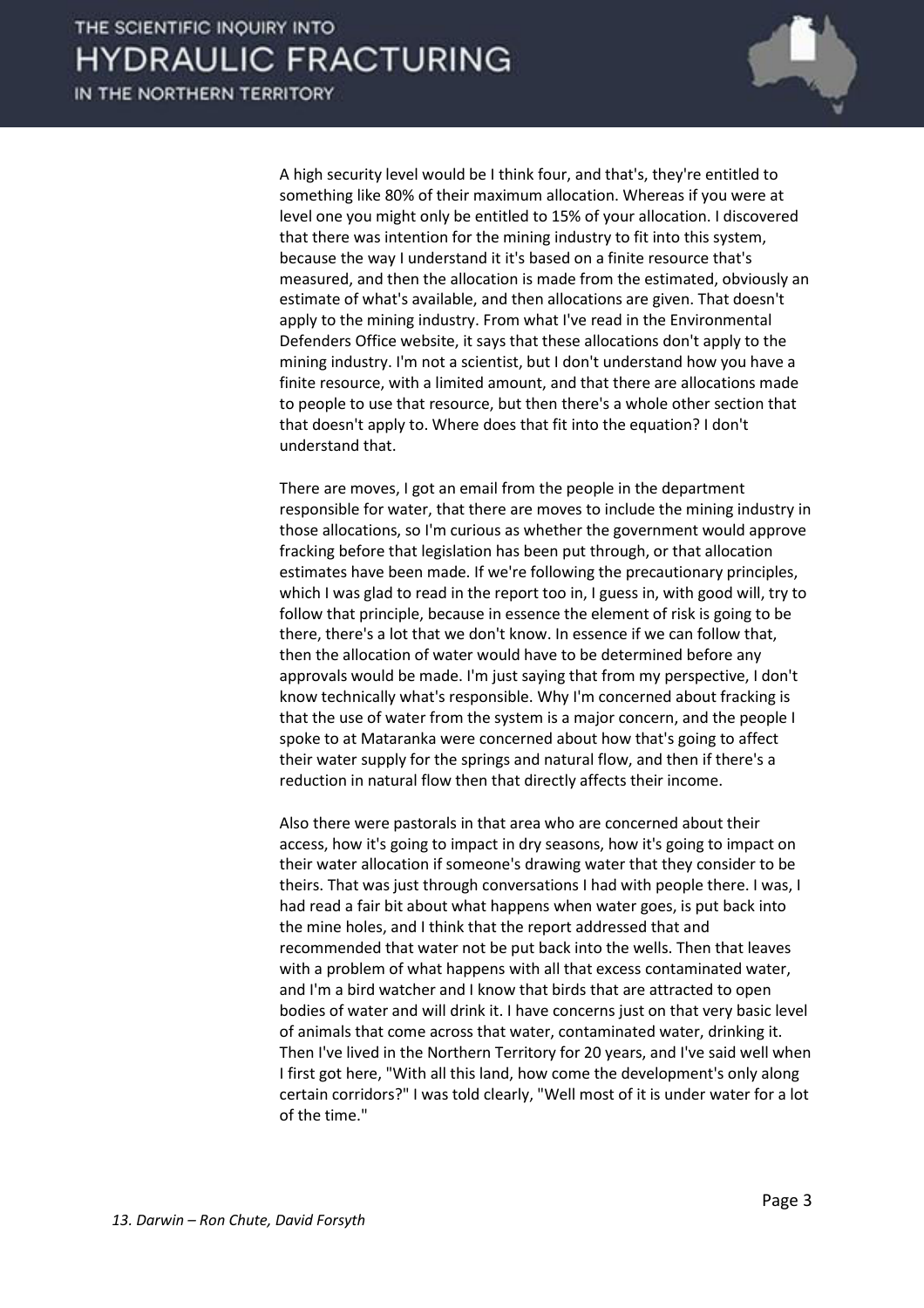

 In the time that I've been here, I've heard multiple reports of tailings dams overflowing at range of mine. I've worked with, I was a volunteer with the emergency services and attended flooding events at people's houses, which weren't unnatural flooding, it was just the normal flow of water in the top end, it's under water a lot of the time. I'm very concerned about how anyone, if any mining that happens within this northern region, how anyone purposes to contain water inside on the ground. I'm very dubious about any claims that that can be done effectively, because I've seen lots of occasions where it can't. Once that water escapes, then the precautionary principle of not allowing any harm is blown, because whatever is in that tailings dam, or in that contaminated water, then it's spread in the environment. I'm also concerned about the comment that, and I've heard it said before, I'd like to thank everyone who's spoken before, because it's pretty much covered everything I want to say. The dilution of the chemicals doesn't make sense to me either.

 I did study a little bit of environmental science, and I was taught that a lot of chemicals, if they're not biodegradable over a period of time, a lot of chemicals that are persistent in the environment will accumulate. They are going to accumulate, but the question is where. How do we remove them? How is that kept discrete and onsite and then removed from that location, and then treated in a way that doesn't end up back in our environment? I haven't seen anything that suggests that that can be done properly. When I spoke to my local member he had fracking industry information on his window, and I asked him about, because I was told a lot of those are supposed to be lined pits. Now that's, they're, from what I've read, they're not that effective anyway of keeping the water contained. Then when I looked at the legislation, there was no indication that there would be lined pits. That was in the Northern Territory legislation, so it was lacking detail on, this is just at a brief look.

 I'm given some information, I go and try and find out what does that mean, and when I look I don't find the answers that I'm looking for. As a member of the public and a voter and someone who's seen enough mistakes made, I'm dubious about the ability of this industry to contain its impact on the environment. Okay, I will need to wrap it up I suppose because, but I've got a lot. I'm also told about robust regulatory framework, and I hate, I know I sound cynical, and I can be, but I don't understand what that is. I've heard it used many times. I remember when the McArthur River Mine, which isn't in any way related to fracking, but this is when we're talking about regulation, we're talking about the public's ability to trust our government to maintain conditions that will protect our environment and the people from the hazards of mining. I remember when there was a proposal to expand the McArthur River Mine, the people who have, of Borroloola were against it, they didn't want that to happen.

 There were environmental concerns about that happening, that came from across the community, and what we saw there was a government that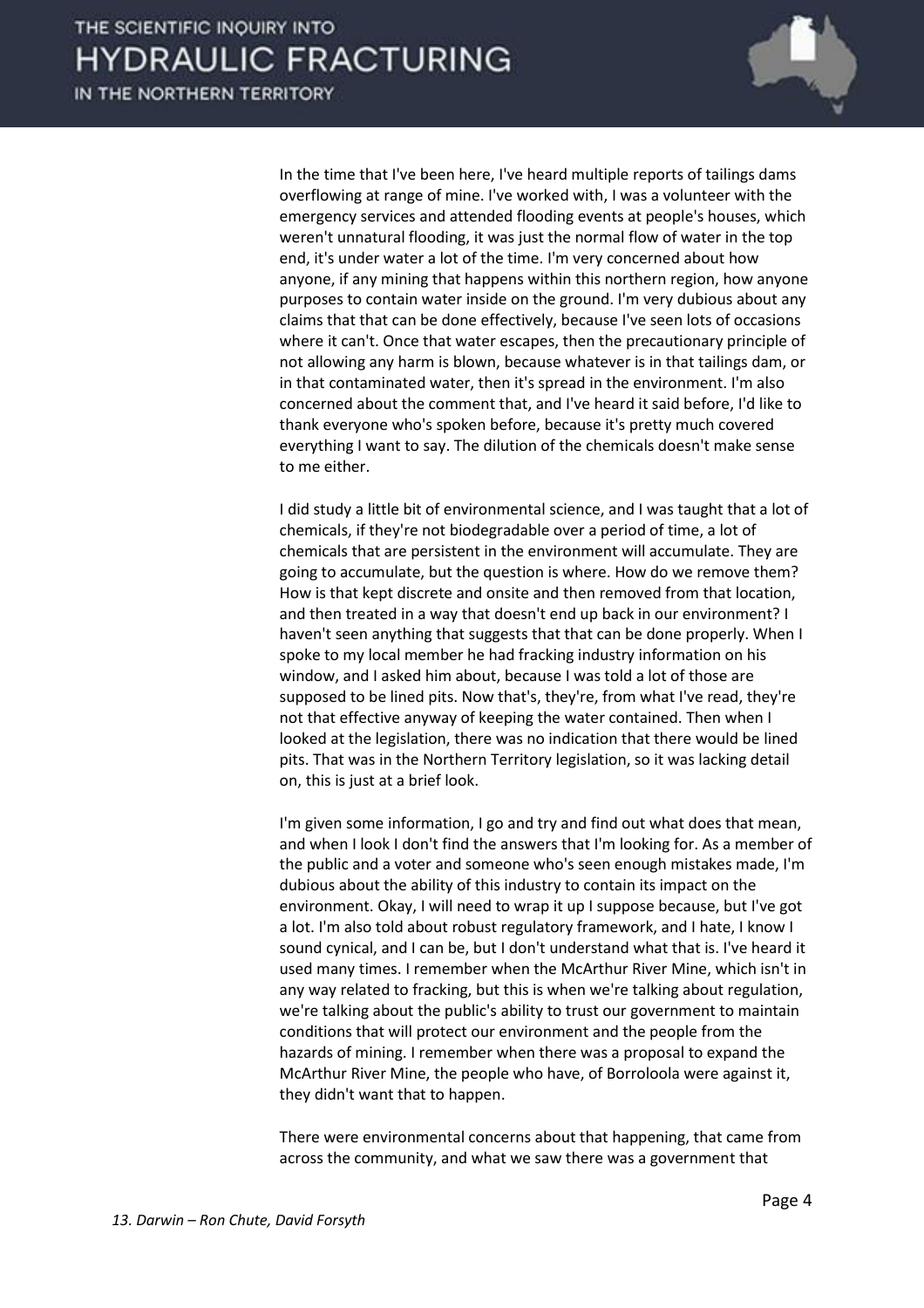

retrospectively changed the law to allow the mine to be expanded. What we've subsequently seen is the contamination of the river and widespread pollution from that. Now this is under a robust regulatory framework, and that's one example, and I'm sure there are multiple, I looked up mines, and I think Australia's got thousands of, from what I've read, thousands of mines that have been deserted. Now that can range from me digging a small gold mine or whatever, but the problem is, and I think is a matter of time, and what we're talking about now, we're talking about the future, what will happen in the future. We're making plans, we're going to create, put regulations in, we're going to make sure that all these things from the past don't happen, and that in the future things are going to be better. Every time a decision has been made to advance one of these developments, the same process is followed, that we say, "Well, we're not going to make those mistakes."

 As soon as the decision's made, the future is pushed to the past, and then we say, "Oh, well when they made that decision about the McArthur River Mine, that was in the past. They didn't, they did the best they could, but they didn't have all the information." We hear those stories all the time, that's what we're fed back. As a member of the public, I have cause not to trust the language that's used to try and push this on me. With regarding to water, I've spent time in the sacredness of what I've been lucky to spend time on the country with the people of the land, and the things that are special to them that they've shown me, is the fresh water source, where does the fresh water come from. I have people who, aboriginal people who I know, who come to Darwin regularly, and their favourite thing to do is to go hunting for shellfish or crabs in the local creeks. There's signs on our creeks now that say, "You cannot take those shellfish from the creek because the creek is contaminated because of the sewage outland."

 Now in a lot of the places where the effects of mining occur, you're not going to have, and people will still go and take them because they don't, the idea that that's going to contaminate their food sources doesn't really sink into people. There's going to be mining, there's going to be contamination, as there always has been, that isn't recorded, and people are living in an unhealthy environment, doing what they've always done, expecting that the same sources of their food and water are as clean as they've always been. I realise I'm talking for a long time, and I think I'll leave it at that now. My children, I came to the territory 20 years ago, I've read up also about the inequity in scales of pay, and when mining communities strike up in places where people earn less money, and it does create inequity. Aboriginal people do end up worse off or poor people, or the people who live there, and I am concerned that I chose to live here, and I want to make this my home.

 I know that, and from what I've seen, I've met lots of people who come up for mining. They come here to make money, so that they can go home and build their nest egg and feather their nest in the nice place where they live.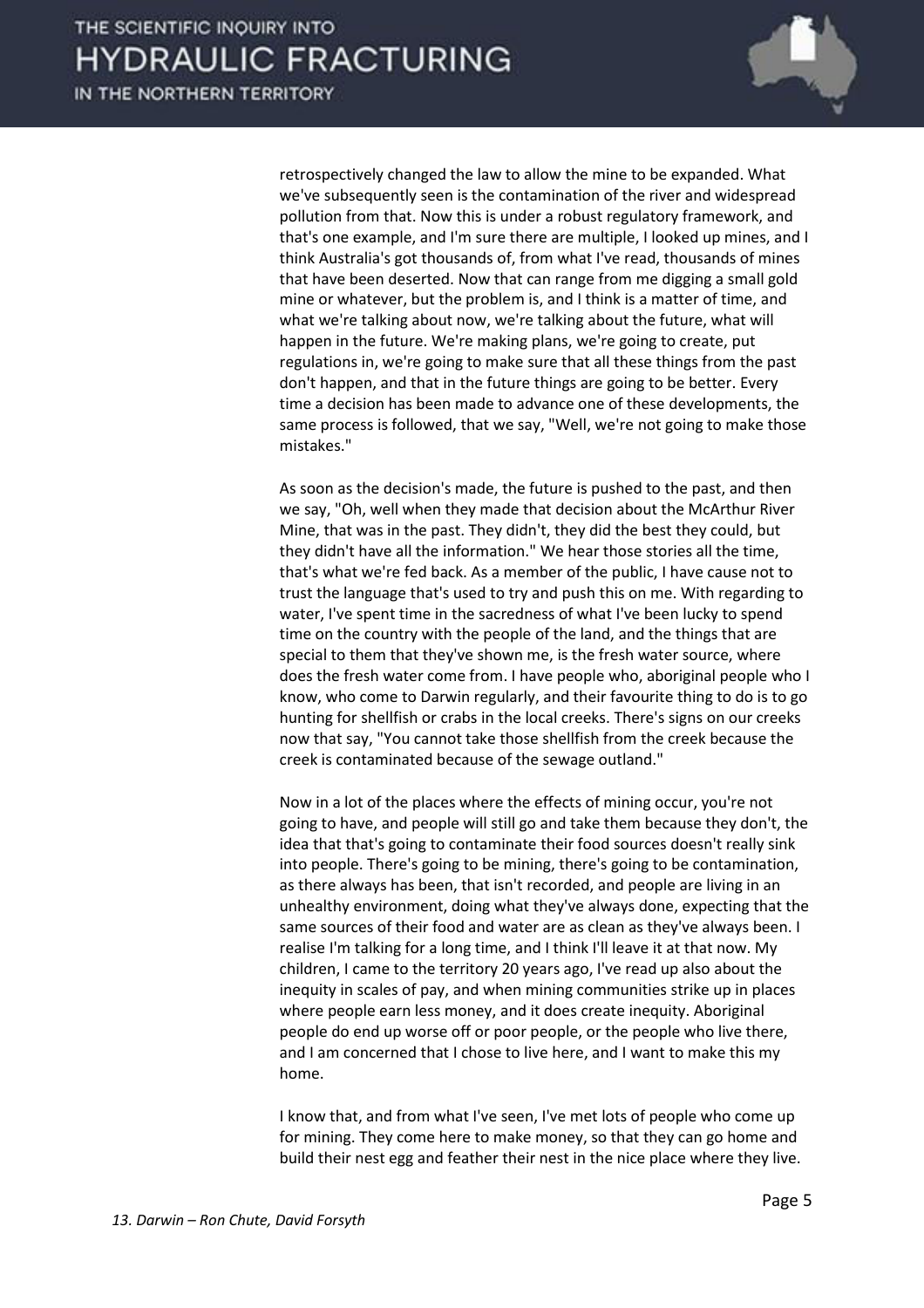| Hon. Justice                   | They're not thinking of advancing the place where they come to, it's a<br>financial proposition to them. I don't think it's a great advance to the people<br>who are left with what, with the residue of mining. In 30, 40 years, I don't<br>know what they will think after the miners leave, and I don't trust that the<br>poisons, toxins from the mines can be kept underground indefinitely, for as<br>long as the people who have already lived here on this land, I don't think<br>that the contamination can be contained for as long as it will be needed for<br>us to go on living here indefinitely. Thank you. |
|--------------------------------|----------------------------------------------------------------------------------------------------------------------------------------------------------------------------------------------------------------------------------------------------------------------------------------------------------------------------------------------------------------------------------------------------------------------------------------------------------------------------------------------------------------------------------------------------------------------------------------------------------------------------|
| Rachel Pepper:                 | Thank you very much, Mr. Forsyth. Are there any questions? Yes, Mr. Ander-<br>, sorry, Dr. Andersen.                                                                                                                                                                                                                                                                                                                                                                                                                                                                                                                       |
| Dr Alan Andersen:              | Mr. Forsyth, I just wanted to ask a question about some of your initial<br>presentation was focused on community concerns about water use, and<br>particularly you talk about Mataranka area,  springs there. I'm just<br>wondering, what are people thinking in terms of fracking in the broader<br>picture of water use in the sense as, as you know the pastoral industry are<br>major water uses from that aquifer.                                                                                                                                                                                                    |
|                                | We've got irrigated horticulture in Katherine, and as you know there's great<br>pushes for more irrigated agriculture, and it's all coming from that same<br>aquifer. Where do you think, how are people perceiving fracking in that<br>broader water use and water extraction feature?                                                                                                                                                                                                                                                                                                                                    |
| David Forsyth:                 | Well, I didn't interview people. I just spent a little bit of time there and<br>spoke to people, and their concern is that they have water allocations that<br>they have to fight for, that they have to negotiate, and they're concerned,<br>the people who I spoke to, were concerned that they're access to the water<br>that they currently expect could be reduced.                                                                                                                                                                                                                                                   |
|                                | If say, or the question, one of the questions I would like to ask is, if mining is<br>granted, it has to go through the same process, and is on that scale of one to<br>four priority for water security, where would mining sit on that scale? Would<br>they be at number four, or five? I'm not sure if it was four or five. Would<br>they sit at the highest level and have water  80% of their allocation<br>guaranteed at the expense of local pastoralists or food growers?                                                                                                                                          |
| Dr Alan Andersen:              | Yep. Thank you.                                                                                                                                                                                                                                                                                                                                                                                                                                                                                                                                                                                                            |
| David Forsyth:                 | I think that's would be their concern, if there's time of shortage, will they be<br>pushed out, and will they have less access to water?                                                                                                                                                                                                                                                                                                                                                                                                                                                                                   |
| Dr Alan Andersen:              | Thanks.                                                                                                                                                                                                                                                                                                                                                                                                                                                                                                                                                                                                                    |
| Hon. Justice<br>Rachel Pepper: | Thank you. Anyone else? Gentlemen, thank you very much for coming today-                                                                                                                                                                                                                                                                                                                                                                                                                                                                                                                                                   |
| David Forsyth:                 | Thank you.                                                                                                                                                                                                                                                                                                                                                                                                                                                                                                                                                                                                                 |